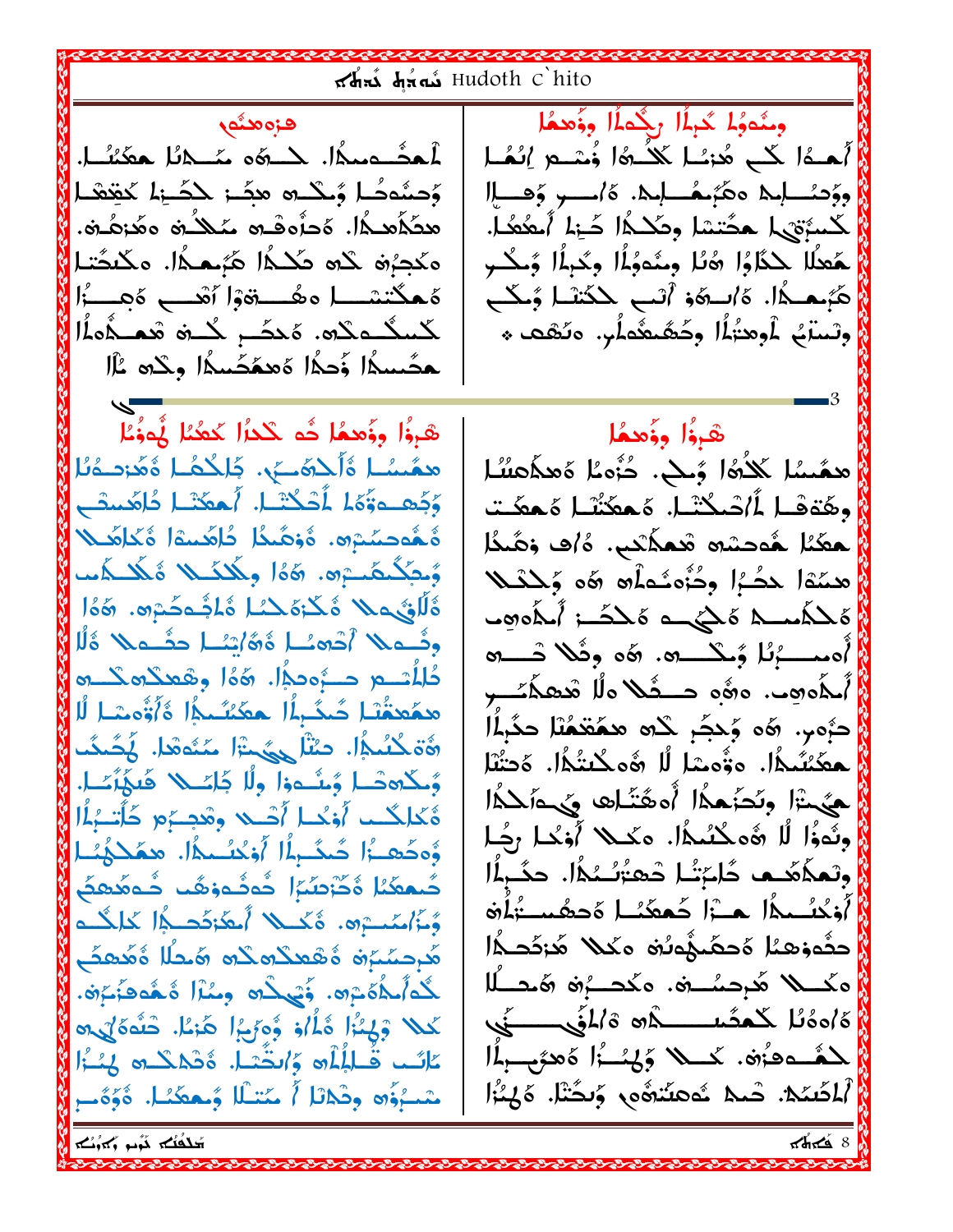France Hudoth c'hito وَهُبْعَلَالِكَ مِنْ شَيْئَتُ وَأُبْرَى ﴾ [هَدَيْنَ ا مِعَهُمْ ذَلِكَ مُتَنَكَّبٍ هَقَدًا. وَوَقَامِ لَمُوتَ فَعِيْدِ فَيَشْتَدِدُ وَالْجَيْسَالُ أَوْاُنَ كَسْتَكْنُ ةَمْزِيْكُمْ خَاجَاهُكُمْ مَعْدَهَا ةُؤُممُــا وُبِخْتِــا كَادُةِيَــى وِهْعِنْـــةِ. حقْللاً. هُدهَا ذُها وَيضًا حَتَّا حَتَّكُما. ةُ مِعْداتِكَ وَسَرِعَاتِكَ وَأَحِبًّا وضُوَّب هُ هِمَّدهُ مِلًا مِمَّاهُمْ اِسْلا کَے ذَٰے اُ حَجَّعْتُكُمْ وَمِنْ وَاجْزَعْلَ وَأَحْزَا وْحَزَحْنَا وُحِكَـا كَهِكُنُّكُمْ وَادَّنْكُمْ كُنْ حَزْحَنُا لِمُوت وْبِ كُلِّعُهِ \_ يُٰهُ السَّلَ وَهُـــوهُمِكْتُرُهِ وُهِ كَعثَتسُــدُاه هُــ وُحقَمِـكُــه وُهئَـــزُا ىجُىزُبِّيَرْهَ مِجْسَرًا ةُشُم مِكْساًا وَشَمَحْرَه وَمِكْمَ ٱلْمَحْبَلَ: هَجَنَّةَجُمِينَ ٱلْمَكْكُمُ معكَلًا ةَكَيْ:سَمْتِرْهِ حَاحَةٌ تَتْرَهِ دَلِكْسَرًا ۖ أُه حمُّــــةهُدْه ٱلمفَزِّمَــــــد هُ هَمْا وِجًا يُمكُم تَاوُجِيِ ۞ وَٰحُمْدًا. ةَحُد أوكَحْتَمْهَا مَرَجِــدًا هَجَههجًـا هِنَّىـًا وَّدهُا رَهِمُا هرَبِرلًا. ةُخُمْعُوصُا لَلاُهُـُـا |أَمْاهَوِفُمْ: حَمْدَسُل كَلاُّهُمْا هُعَكَ حَاوِمًا| هَامِعًا. حَيزَاً عَالَمَ يُحِجَا ذَقَبَ أَبْدَ الْمَحَامَ عَائِبٍ ﴾ اهْتِهِ هَكْمُهِمَّا. هِبْعِظُمْ أَوْثُمِلًا!. هِهَٰذَاهِــدًا هَٰىِــرِلا لِمُمَدُّــا. لُمَـدُّا مَّلِ أَلا مَعْمَدُ مِذْكِرًا. يُودُّا مَّرْهُا. هَّرُحُطْ هُبِ وُٱجِلْدِهَ هُدِيرَهُ عَقْبَيْهِ أَمَّ وصًا هَدَاوُا أَ مُحتنَسُكُمُّا. أَحَصُّلًا ويُحِسَّل ِ صَكْدًا ۖ وَٰٓ بُكُمْ لِّاحْدَوْمَ ۖ وَٰٓ حَكْسُمْ ۚ إِنَّهۡتَوۡ ۚ لْحُدَخَاجُمْ وَلَاهُزَعْ وِ. وَتَعْبَطُ قِدَا جَبَنَا ەتھكىك كىئەە ۇھكتۇگا أەئىمك تَرْكِعْدَ ةَمَكِيمًا كَدًا وَاحْكَتْعُدًا وِعْعِمْتِهِ تقمُـدًا وهَّتِمْـا وَبِقَقْبٍ خَجِدُـدَْ3 ةَ ْجِئْنَــْ ْ ْ ۚ مَكْلِكُوضًا تْلْحَكْسًا هُنْـُـوبِ وُٱلطَّنْصَ حَثَّةَكُلُّا وَجَجَّتٍ وَجِئْسُه هُزِيا. خُوصُوهُالُا وُهَزِيَا وُهُرَجُا ەكَنُىم، ھۇمۇمىنِّ كُم ھُزْسًا. حمَّەھُـا وُومِنُووُلُمَ; وَحَذَرُكُمُومِ أَيكُنِيهِمْ السُّنورُ أَحَرْهَ خَعْزُمِعْنُوءُ! ةَنَهُّ زَهَ هَاكُنْدُ وَلَ هُنُا هَٰنُــا مِمَّنِــهُــا وِمُـــوُلُما وِكَـــزِلُما دَٰائِكُمْ وُسِئِيكُ، وَشَمْلًا مِنْقَضَلًا وَجَهُ وَّىكُمْ هَبُنْغَدًا. مُنْدَوْ دُنْ هَزَّمْتَغُنُّابِيه. هِمْنْزَوْهِ كَالْحُبِ هَنَّا وَذَٰهَا هِنَهُ زِلْمَ ا أَمَنَّهُ ۖ فَ مَنْ الْمَنْ الْمَعْدَدَالِ الْمَعْدَدَالِ حَقَّىقُو. وَوَلَّا خُعَّىوَةُ!. مِنْهُمْ أَعْلَمْتَ إِنَّهُ هِمُعِيْدَاتِكَ. هُزُوْمِينَ كَبِيْلًا هُوَكُمَا بَنُوهِ كُــەرِكُـكُـرُەب. ةَىكُــز / تَحتَنــرُو قَــا وَهِ وَهِ وَهِ لَكُمْ هَا اللَّهُ وَجَدَا كُنُلُوا مَلَى اللَّهُ وَمِنْ وَجِمَعَ وَمِنْ اللَّهِ وَمِ طُكْم أَ فَاتْمُ وَهُــاوْا هُسْــوَٰنَا. كَـٰٓتِتَهَ ضَرِكُـٰضُو. نَهُ: حَتَـٰتَه بْحِي فُلا ةُهمَّتَـٰزَةَ شُمَمَّـٰـٰلِ وِهُنتُـٰمِ صَفَّلاً ٱتْسْلَ هرُبِّيدًا وَ}وّْهًـــهِ منتَخُكْدًا. هَحَمَّىنًا وُهِ حُكْمُا وَاعِعُدٍ. هُ أَعْمَا الْحَقِيمَا وَذَٰهَا وقْشُو. ەكْبَر ۋىي ھسَّبُّەلُّا وَمىگىھُل كَنْجُلّْ كَاوْْمْعَكْرُومْ. وْهُبْكُنْ كْبَاوُا حْزَىبِعِجْمِ. وِلْحَصْنِ ݣَاوْلْ وَمِرْحَزْتُهِمْ. وُعدَدُتُمَاءُورِ أَعْدَتِهِ مَدَشَا مَسَمَسَا سَلَفُتُهُ مَهُومٍ وَكَاوُنُكُمْ  $x + 10$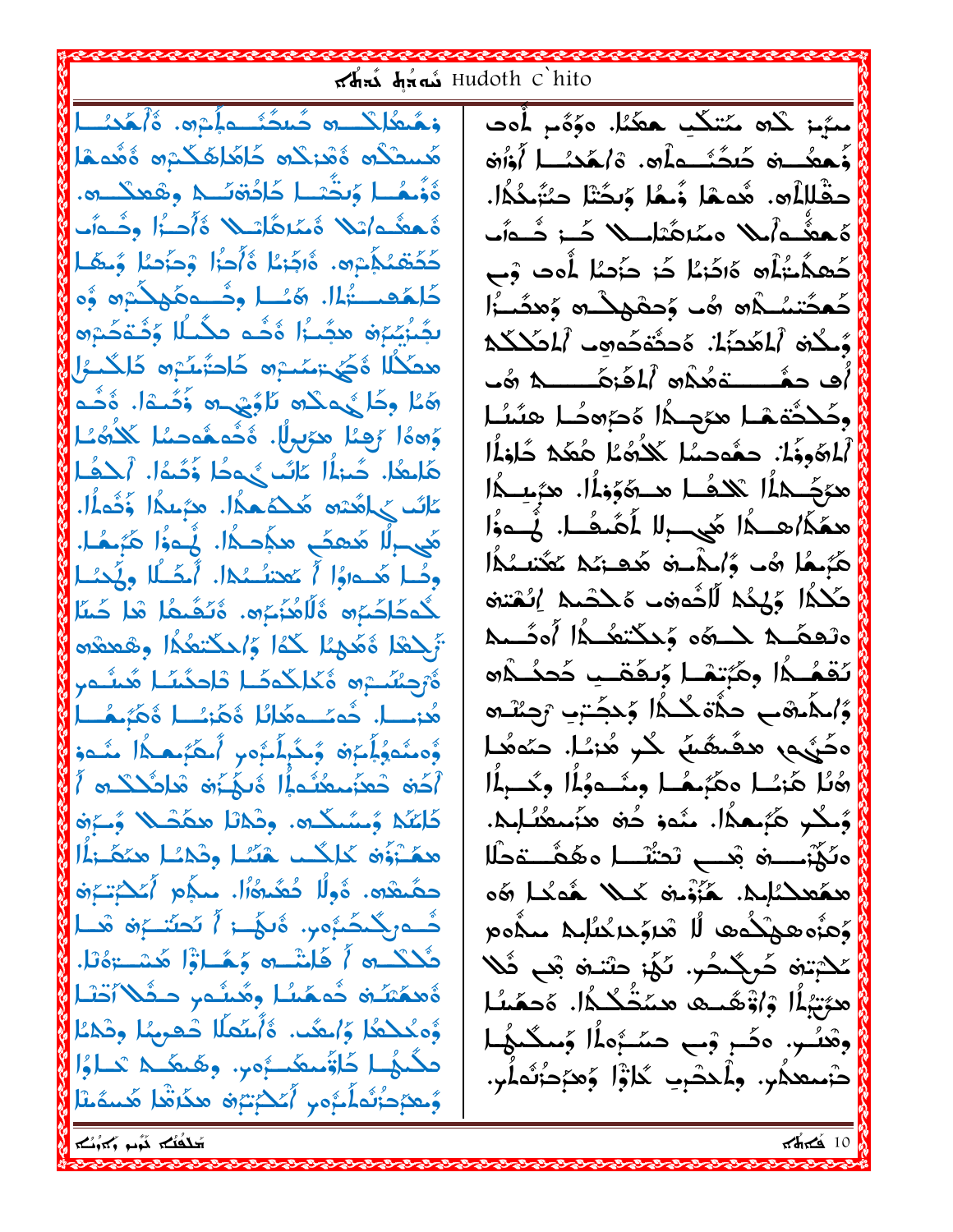Hudoth c'hito لْكَتْعَكِثُــْـة أُخُوم. هِمْــهُوْا لّْاقْوَمْمَاكِرْهَ اهَّتْنَا وهَكْدُه(أ مَدُا كَتَكْرَتْهِ. مَدْع كَتْمُووْا/ئاتو كَلَارُهُكُما. مُنْقُو كَتْمَوْارُوم وُّكْـــەُـلُّ ھىتىھىـــەُب كَلُّـــەُــدُّا ھَتـــع ذُهسُلُكُمْ لَلْأَدْقِنَكُمْ فَسَكِّفَ هَبِيغُكُمْهَا حڤَــةكْلَا وُّمىٰنُسْــلا كْدُقەتىــى نَحْــف لَّامِمَعَهُنَّكِ وَ وَكَشُمْلَاهِ أَمِيهَ تَعِيْسًا هُبُسُمابِهِ كَعفَقْتُمْتَسِينَ هَكْشُكْرُهِ هَٰٓ: أَرَّ أَنَّصْلَ وُحِكَحَفٌ وَمِدًٰا هَٰٓ: هُـٰهُ أَ حتَنُا هَنْتْزَا حَكَبْتُهُ وِكْبِلًا هَٰبُعِجًا. مُعطَرف وَيَهْرُبُو حُيْدَالْمُدُو وُورِيْكِيجُبُوبِ ِّهَكُوْ وَنَكُوْ أَنُّهِ حَنَّمُهُ مَثَارٌ وَرَجَّحَتُ ةَ هُدَيْكُمْ بِلْ. ةَ كَـــلا هُــايْلُه وشُــملانْدُه فُنُوهُمُا وكَلا أَفَت ثَلاهَبِ لَمُحتَّفُلُر وأهذا لكر حُوصمًا وأُووُلاًا همَسُاً. ھجُىسُا سَلاِئا ەُبِكُنُّ ئَيْ مَنْ مُلَاجَاجُمُو مَنْـــــامُلْ هُدُّــدُوُّة. ولَّاكْـــد وَ كَــُومُنْـــو ةَ كُدْوُهِ سَكْبُومٍ هَبُسُلْ قُحْرًا قُحْفُمْ حَاكُمْ <mark>،</mark> هَ هُما. هُ هُا \* فزه هثم ورُهُما تحلأا لِمِ وَهُمَا وَأَوْحَقُواْ وَرَضَعَهِ وَأَوْسَعَهِ مِنْ الْمَحْمَدِينَ مِنْ كَصْـــــلا هُـــزبِ هُــزهُــــل هُـُلل وهُيُّــــموَّتـر أَحْدِهِ حَكَمَدُا وُ كُلهِ. هِ مُ حَمْدَ وَُهِمُنَا هَٰٓزَحَبَ. هُٰٓزَسًا وِرُجَـا حَفَّـٰءوَهُٰٓبَ. بْعَبِ هُرِسُتُوهِ وَقُصْلَ وَٱصُّدْهِ ۖ ٱُحْمَدًا هُكْشُدُ مُؤْسِي كُنْتُمْ وِنُقْفُـكُمْ. وَمِفَۃٍ حَـْمٍ. 16کَمَّۃ ثَبِ حِدُّہ کَــدَّا ەمئىھا ئىسە ئىغزىسىمگى. ەھشىھ هَبُعِيدًا أَيضَ وَحِئْكُمْ فَشَمِلُوهِ. وَرَّضِكُمْ لِكَنْكَبْتِــةَ وِكَـــرِمُّرٍ. وَٱهْتَبَــالِيمَ هُيَـرَّب لْكَبِلُو حَقَّةَدُوُفَ حَدَّسْاً أُسِرٍ وَقِبْلِ ﻼﻣُّﻨُﻭﻟُﺮ. ﻩُﮬﻤَّﺤﺴُﺐ ﻟَّﺎﻛُﺮُﻭﻟُﺮ. ﺷﯘ لَّالحُدُّہ وَالْمَسْمِنِ وَاللَّهُ فَاللَّهُ مِكْتَسَلَّ وَّىكُر فَامًا شَيْءِاًا. ەھُـەدُىْ لَمُـشُـەلُّا. ٥هَٰدَاةِۥُڷٳ وهُنُنيُٰٳ!. وكُن ٵٛٳ ؞ أَ هَىثَـلا كَـم ۖ هُوجِبُنا وُاعْتُواْ ۖ هْبِوْا وِرُهِزًا هُم كَحْدًا هُوَوُّءًا هْبِوًّا وَرُهَّا مَّبِّلًا مِتْعَعِبْدًا وَجَنُّـِهَٰا أَضَّـا. حَــَٰٓا همَّسُلًّا مِّسْلًا ةَسْجِعِيجًا وَأَلْحُدَّةَ أَضًا. رَّهُ أَوْ عَقَد مُحَدَّد أَحَلَّ ذُوُّ مِنْكَلِّ صَّرْحَهُ لَّا حُلَّلَ هدَّەهُدًا. ۞ه وهَدابِك كَم أَجًا هؤُهدًا مُعمَّدسَك. أَعَمَطْ وثَمَكُم فُـمَلَاتِهِ کَبُمُا شَعَدِّکَــت اُنِــد کَــرِ ایــد کُــر وَّەأَصَا ةَوْمِئْكَ هَٰزُهُكَ كَكَنْتُمْوَا وَّوُلَّا كَحْشَوْبِ تَكْشَى شَكْبٍ وَٱكْلَ هَٰٓبُـمُـلَ هْڪِگِ!. مَعْىلًا هُهُمْحَهُنَا هُهُحَدُوهُ! دُوؤُه، أحدٌ اللَّهُ عَلَى اللَّهُ عَلَى اللَّهُ عَلَى اللَّهُ عَلَى اللَّهُ عَلَى اللَّهُ عَلَى الل دَّاْكُلُّەمَّا دَّەَەكَا كەھەرْ بَاشە. دَّاْسَكَنَّا هُدْهَكِيدُ الْمُسْلَّلَ مَعْمَدَهُنَّا وَاعِعًٰد وكعسرُوًّا خُملُؤُهنَّهِ وَعَكَلَهُماُ! وَهَٰكُنُّـهِ أَا وَكُلُّـهُو أَا وَهُـٰ ضَـٰ هُنُـهِ أَا كَلْفُلُكَ لَمُوْمٍ وَكَاوُنُكُمْ  $\frac{11}{2}$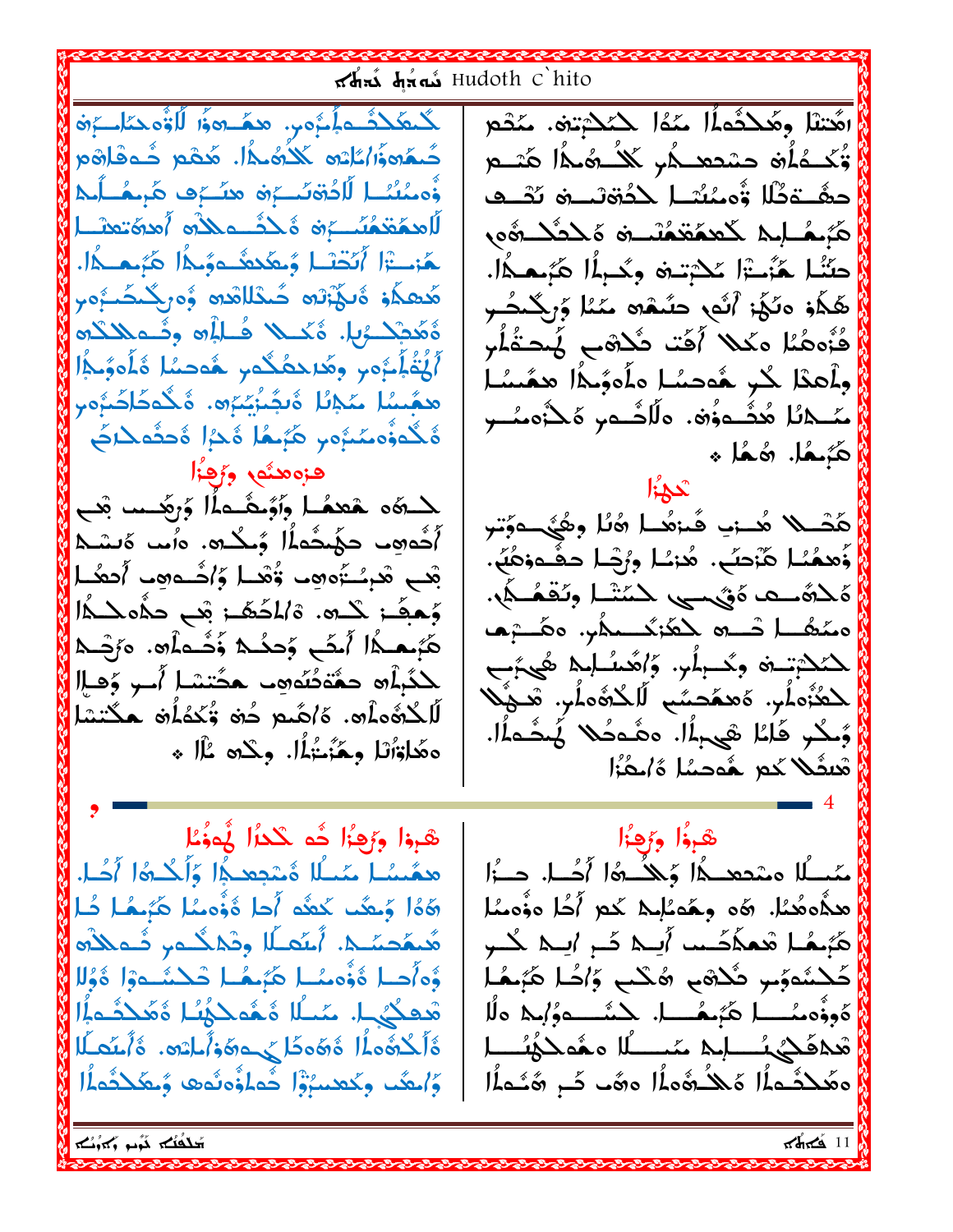| France Links                                                                             |                                                                 |
|------------------------------------------------------------------------------------------|-----------------------------------------------------------------|
| هَا مَثَّا نُوتُسًا وُولًا مُعْسَلُ. كَهُو <i>تِ</i> هَا <mark>لَ</mark>                 | وَّٰ)وَهُمَّا. وَكَرِّ هُوَبُلِّيْهِ أَصِيرًا كَيْوَوْوَيُوهَا  |
| لمكتفتا مُعَتَّبِهُ هُ هَدَدَ مُتَبَدًّا إِلَ                                            | هُه وِهُكِثْمَلًا عُمْدَ أَبِي هُمْ أُهِ مُتَّـاهِ              |
| أَكْدُنُكُمْ وِكُلّْكُلا . حَكّْب وُّدْمِنْعُمْا وُب                                     | ئەۋنىما حمۇقىا لمكىمتا لمكىمابى                                 |
| إِنْغُمْلِبُومِ وِلَا تُعَكِّمُعْمَلَا. كَبِلًا هَبُعْدًا                                | مْدْهَبْم أَبِدْ. كَدْخُدْ حُتّْبَلًا تَحْتُخُلُّا.             |
| كَالْكُــْبِ أُوْخُــَا شُــْهُ وَهُبْرُه بِ هُنَهُـــزا                                 | ەتھىكى ۋىيكىگە إنْگىماً ا وُيڭىسو ل                             |
| اةىگەپ. فَبْلِبَكِمْ أَىْلَاھُتْا ةَىلْلَكَلا شَم                                        | هَدَهَٰذَلاَنُدَهُ! كَبِلًا! هَبَّىهِ\$! كَبِهُو عَمَّدُا       |
| ىُمْلِّعُلُّا مَمْلَاَّمِينَ حَلْحُبَّ وَٱخْذَى مُحَمَّمَتِكُمْ                          | اضَلا معْقَضُلَا كَلاَهُتْا مَقُعَّبٍ يُحْلِّعُهِ ۖ             |
| هَتَنِعْقَا وَحُــٰةَقَا ةَوَهَـمُقَعَّقَا وَحُدَوُّدَهِـٰـَا                            | لَّدْهُ مِنْكِيكَ. أَيْضُلُّ وِجُبْهُ شَيكَ لَمْحَكِّفُهُمْ     |
| وًىدُەنَـْـماْا وْْمِنْىـُـماْا وَمِنْتكَــمْاْا تْكَــْـْـا.                            | بْْبِ وُّـمَّــٰ ضُـٰٓةَتَا هُمْمَّقْمُنْـا حَرْهِمْـَـا        |
| هُدَوُّهِ كُدَّرٍ ۚ رُو هُـُمُتَكَدِّلًا هُـهَمُّنَّا شُدْهَرُ ۖ إِ                      | هُدهكُه حدُهنُماْ! هُــ هُدْمُهِكُنُمْهَا وَبِ                  |
| وُوفَيْ َٰٓٓ وَوَ ۚ أُوقَٰٮِ ۖ وَوَ وَيُحَمَّــ ۚ إِلَّا ۚ وَ وَا                        | وسَّىكْتُٰهُاْ كَكْتَا. أَهْوَحكَاثَ وْبِ كَلَاءَ قْبِ          |
| وْاتْـــدە ٱَـنَكُنْـْــا تُحَنَّىنَىْكَـــى. ٱآوُتْتَـــا                               | سَكَـــتَٰهُلَا تَحكُنْـَـــا حِمَّتْنَـــا. كَعْزُـبَــا       |
| كَعْنَى هَـــــــ، أَـمَّــارْةُ   كُعْدَىـــرُوَّـــ، أَكْتُنَـــرَ ا                   | وؚ۫ٛٱ٥ڬٛٲۿۿۜٞۑؙٵۥۅڡٞۑڂؙڹ؋ۄۿٮڔۦؠٚڡٞٮٵٛٵۿ٥                        |
| كَعَمْكُمْعَمَّـــ، هُـْزَكُمْكْـــمِرٍ ٱزْوْتْشَــرَةَ ٱه ٱ                             | وِدْهِ سَكْتُلْ هُدْسَهْبِ أَوْتَـٰهَلْ هُدْبِي هِنَّبِ.        |
| اْھَھَــَـَ;ە. ەُھَٰۃەَــىــُـــەر اُھُۃىـَـــَــَ ْ اُ اُ                               | هَٰارَۛوْا هَدْؤُوفُ ۚ كَنُتِرا هُدْخُمِعُب. هَزُوْا            |
| حْجَوْسَعَ! حُموْوُهِ صَلَّى وَنَحْتَسَا. حُموْحِكَكَ                                    | وْ؎ ۿأا۞تـــــــــن هَ هُـــــــكَمــــكَ مُنْ هُــــكَ هُ      |
| وَهَبْتِمْا. خُوهِزُهَا وُوحُهِزًا وَهُوْوَا. حُب                                        | دَرْوُهِ صَلَّا وَبِحُتْمِ حِنْتَىٰ صَلَّا وَجِمَكْتَسْمِلَ.    |
| مَحْدَشُماًا وَمَحْدَثْنَا عَكْتَفْ!. كَتَرْكُـٰهَ                                       | حمَّاةِ هَــــــا وهُـــــةوْا. أُه حَزْمٌ بِمَكْهُــــا        |
| وًعَكِيَا وَحُعَّحُرًا مَْتَوَلَّدُه يَجْتَدَا. هَاتَــو                                 | وهَٰٓدِهَتَـا. حمَّنَهُونُـه وُهِهَــب وُهتحـدًا                |
| وً مَعاًا وحُووُوها وَهَكْتُمُ! تَكْتَا أَكْـ فَالَّهُ                                   | وِكْتُمَتْلُ هُنُّو وَكُرٍ كُرِهُـٰها مْتَعْفَـٰا وُّهْـا       |
| ھُىھُىگىم. دْھۇچشىملا ەْتْــ گــە                                                        | لَّكْتُهِ حَجِّظٍ أَلَّفٍ. حَنَّبُوطاً كَرُوحَتُّكُنُّوهِ       |
| وَّەدْتَــــــــڊلَمْ10 دُھجَرحــــــــرُا. دُکِيھَـــــــــــرَا                        | هذَرِ إِلا حَسَّمَتِ وَهُ مِنْ هُمَا حَدِيْوَا.                 |
| دُهْمِكُدِهِ وَا. كَذّْكُكُمْ أَهْ دُهُنَّوْدِهُمَا. إِ                                  | حەم تەترىك لىمەنگەن مەشىتېرىك                                   |
| لَّٰلٌ : هَٰذِاْ ه خُومٍ جَائِلٍ وَاسْتَلْ دُهِنَهِ ـٰزَا.                               | دُرِهُـــدا هُـمحـــدًا وَُحـــدًا محـُعــــزًا.                |
| لكَــمعَكّْمُ/كَجْلًاه هَعْــم قَ <b>نمُــا وَأَحْسَــرَه <mark>ا</mark></b>             | الْكَمْتَمَّةِ مَرْمِ تَعَمُّا وَحْتَـٰةِ هَنَّمَـٰا.           |
| دُهَسوسًا. لِكْسَبِ وِضُيُسَةُ! مِعَكِّهُمَا <mark>ا</mark>                              | أَمَثَنَا وَحَــدُا لِمَنَّـا وَحــوَّى تَعكُمَـحُــم           |
|                                                                                          | كَاهْتِقْتُنَا وْبِ حَسَّمْتْهُمْ لَـْ10\$، شَكَّمْ             |
| كَسَفَّطِلُوه وِهُٯْ. هَ َـُـُـو وَحُـُـووُودُكَظِلُوه ا                                 | وكَرِ كَرْهِتْتُمُوْهِ كَمِ وِهَبُعِجَا يُكْبَرُ                |
| كم وُحَدِّدها أما حذْها كَمَا هُنَا مُنْ                                                 | كْلُـدُهُ  هَٰٓنِيَـُـمِ ٱهۡـا وِتَــٰهُا وِيُكْــٰزِلَٰٓرِ لَا |
| $\pi$ ar $\leq$ 12<br><del>مَ</del> ـٰلاَفُتُـُہٖ دَّہُـٰبِ رَبِّہُنُـٰہٖ <mark>،</mark> |                                                                 |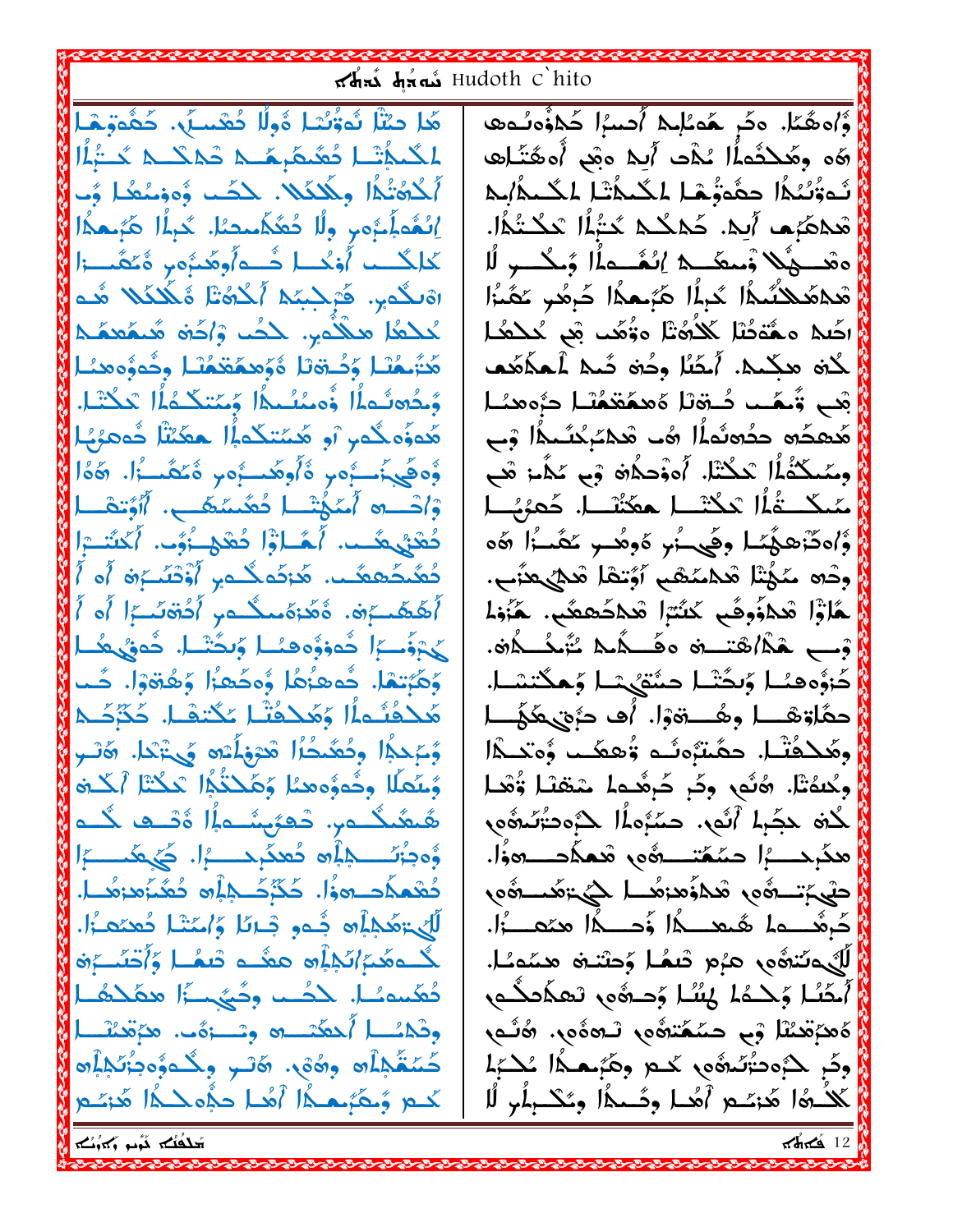France Hudoth c'hito وهَمكَبِكَةُ كُمْ، وَلَا هَمُكُمْ ضُعَصَلًا. هَجِدُ لِم مِعَمِّنَا. خُذْ هُلَا وَ ۖ فَيَهَا ةَيُكْكَلُ أَنْكُمْ دُهِمُ هُذًا. هَسْكُف ءِ أَحقڪُدًا حَاليَے وَاٰ وَحــدہُو، کُـــر أَأَتَّسَّرُه وَشَاَلْمَا وَلَعَنْتَهَا وَوَا كَرَضُهَا همَّزْدًا. مىڭھ حَتْنَة وِحَلِّأُونَا وِتَعِنْتَةِلَ تُعَكِّدُهَــ، هُرِكَــ: هُـــزت ةَهُعتَـــلاً أَب ەَحمَّتىرُەنْـــە ھَٰــابِّى ِّـــــى حسَّـــەن ھُــــزبِ كُنُداً إلىه. وكُدادَا بُلْ وُمِنْدوْاً بَرْه دَّمِيشا. وهُشْيِلًا حَذَامَعْهُ دَا وُحِتْنِيهِ وَحَدَهُمَا هُلًا وِمُدَوْلًا هِكَرْدًا هَرَّوْ لَكُـ هَ ئُعكَبِمُلِكُــوبِ. مِمَّزِنِكَــفِ مَكْنَكَــلِ وَهُـــوَوُهُبُرٍ. فُـــوىلا فُـــووَفُوْا وِفْلاتا. بْعِي هَنُوهْمَا وِهُـومِمَّتَرِ فَلا مَحْدَةِكُمَّا هَكْتِدْا. ثَمِيْ مُحَوَّدُهُ لَهُنَّةًا. ةَثَمِيْلا هفَتكُما. ثَلا خُـدوَدُهُ! ه إِضُـدُا ثَلا دَّمِيتِمْلُا ةَحَشَمْدُاْ. أَجَوْحُا وَحْحُب وِلُا مَّتِوْمُأَا هُٯجٌتِمْسُوُاًا. أَمكُنَّا وِلًا هُدَّمَــــلا لَرْقِيُ يُحوَّتْهَ. بْعِ نَيَّتِسْفُلًا وِتُكَفَّلًا. بْعِ جُلِكُمْ ﴾ وَتَرْهَ هُسَّرَسْمِهُ وَوَّٰٓجِيَّـرَةَ. ةُهْـــومُلْا وَمُتسُــدُا مَكْتْـــا وضُــوكا هُلا تَتَعُدُا وِثَلا هُتَبُ وَمَعَصَسُنَا بْعِي مدَّمَّتْسُلْسْ وَهُـــوهدَّوْهِ هَرَهْـــا. هَكُنُوهِ هَبُنُهَا. وَكَرِ كَوَّزُهْمَا هَكَرَةٌ! ةَهَكِكُم لَلْهَوُقَّكِمَ لَهُ مَحَّرَدَ أَلَّكَ الْمَحَد دَٰٓحُما مَّةَهُمُّسِ هَدَّتَ أَٰلِها. وَحُرِّ شَـٰها وَّضُم)ا وَوَّسطَتَوْمِر تُعَلَّلْهُمَا. أَضُمْر ەكسىتۇرا آسىر وكسىبۇا كلىھىرىس ةَصْبَرْوْا. فُو صْبَرَا هُـَمُكِمَا مُنْصَكِمَ. (هِيمُكِمُّا) وَبِ هِيَٰأَهَا أَبِكَ، هِضُو وَبِ أَحْسَمِ مَكْسِمٍ مِسْتَرْقًا وَهُمَّ، مَنْهُ مَعْشَا مَكَّم حَتَّرُوا تَعَدَّى مَدَّ يُدْهَدُ كَيْمَا مَرَّحَمًّا هَبْهُما هَاجُهْمُا. أَسَّصْلًا وِجُمْعَمُلا هَ لِلْأَهُمُا. كَرِ لِلنَّمِعْلُ وَحِنْكَ رَحُصًا وَهُؤَبِي وُحِنْدْرُحُحُسِّ، وِدُهْرِهْبِ أَحِكْسًا لِمَوْ. كَعَمٍ هَفْلًا. ۖ حَكَرُمْهُماْ! وِهُتَئِمْ! وَحَدُّوهَا!! لَكْنَكُرُ أُومُأَا وَهُتَئِبًا (أَيُّهَاوَٰ). وكُسُوعَتْهِ ا لًا مْدْيَّتْسَا كُل وُدَّب هُسكْتْ وْب ولْائْعْدِيْنُب وِئْعَدْدِكْيْكُمْ مْغَسْكْتُفْ. لْكَمُتَوَطَّا وِنُصَمَّى كَي مَكْلُبٍ وَكُسْرِ لَامحِكَكْسَا هَلَتْزَا وحُمحِكُمِكْتِ أَحْمَدَتَا هَ لهَ اللَّهُ عَنْهُمْ وَهُدَا اللَّهُ مَعْ اللَّهُ عَلَيْهِ وَاللَّهُ وَالَّذِيهِ وَاللَّهُ عَلَيْ هَٰلَا. گُدهَدُا وِصُلُوَٰت مِعَضَلا وَّسَ لحَمْدَهُ الْمِحْمَدْ وَهُمْ الْمَسْتَحْمَدِ مَّدِهَّبٍ. حَدَّمَ لا يُمكِّل وِدُمَّا مِعَصَلا لَكْـــعـد ـكـــفُلا فَومُكـــا وِمْحَافُنــــم كُدهكَلا مُبْدَدًا وكُلّ هُثَرٍ. اخُذو وْب وًىتَرْحَكُثُومِ هُنسَكَ. حُدُووُكُمْ وَشُعْطِسُنْا يَّ أو وحُكَمِهِمْا مَدهاُ أَحكمَا لِمَوْ. أَ مكْبِؤُكْمَا وْبِ وِحُصْهُمْ فِي آَوَّا نُقْعَمَ مُزْسًا الْحَمْدِ. حَدَّمَهُ تَحَسَّلُ مَعَصَّلًا |هُـهلًا كُـح ههُـڤـرٍ. أَب هُزئـا يُكْـهـ وَبِأَعْدِدَ دَوِي مَحْدِيْهِ. أَرْ هُزْسًا شَـمِيْلَةِهِ لحَفَلا وَمعُل ومُحمَلَوُهم لَكُمحكَلا عَہْدَاً! أَعْوَهُمْ الْمُجَبَّبُ. شُمِعُوحِظُرًا وُحَذِّراً مِنْ اللَّهُ |وكُـرِ مَّحْرٍ. أَبِ هُـزْءُ حثَكْثُوبِ عُفْطُاً| أَحَدٌ مِـدًا لِّهَنكَــ فُـدِّهْمَا ذُهنُنَا حَدُوْمَ بِهِمْ مَتَوَامِعَ  $\mathbf{K}$ di $\mathbf{K}$ 4 13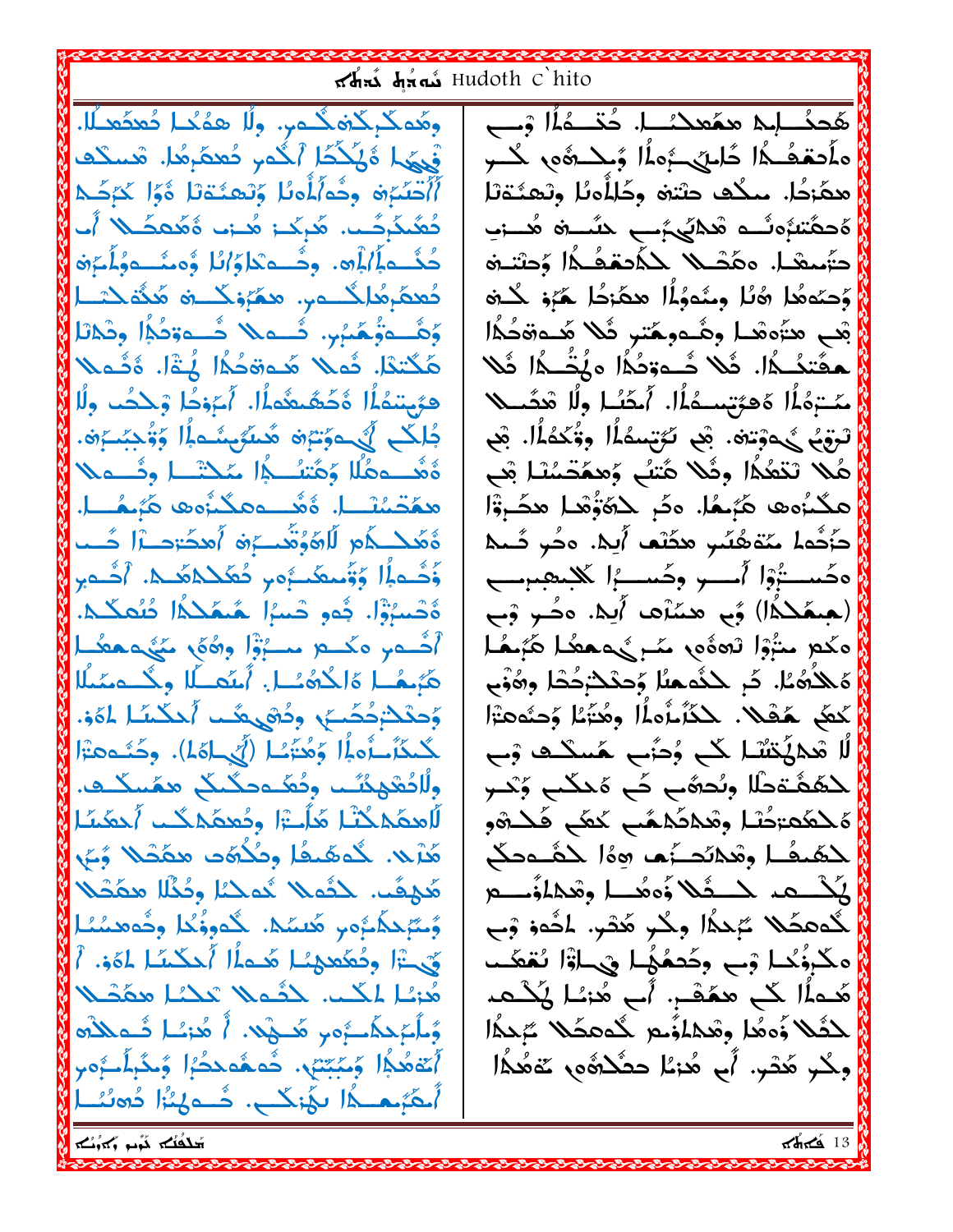Francis Hudoth c'hito مُسَمِكَ حَمَيْهِ أَوْوُسُهَا خُصُمًا ومَمَّنب حصَّححَجُ! وكَبِلًا وُحكَـبٍ تَهَٰـ: وكَرْصُمُ} أَهُتَمُــه. هُزِكَيكَــ خُمهدُّــا كُب، كَهْنُأَ دُهِنُنَا مِعْـُمِلًا كُب. ؤْمِسُلًا وكَكَنْتَكَلّْ وِكُنْفُصَلَّا وُمَكّْسَرْ حعَتِي الصَّلَابُ فَسُنَا خَصَّعُا وثلاثا تكب فمنحط أؤمختمك ومُعَتُّلُهَ. وَكَب كُلِّ حَقْعَتُا وُّومُنُتُا وَسِنَ مِمَ وَيَ مَن مَخْمُعِكَ. وكُكْمُّالْا وُمُّــ مْدِ مُكْمُّـا وَمْــ لْلصَّمَكَكَنْ فَجِزَتْكَ مُحَكِّدُ وَأَنْهُمْ دَٰاهٗتەتا وۡسمُسمٗا ۞ هُوَ صَفْـــم كَـــم. أَجَى والْمَسْتَوْمَنْ مِنْ الْمِنَاءُ وَوَاسْرِ هِ الْمَنْزَا لَكَ بْهِ حَمْدُهُمْ الْمُحَمَّلُ الْمَحَاسُدَا وكَيْهُدُّدُا وُكُولُدِهُكُ أَصْلَا وَأَحِنَّتُ وَهُ ۇڭ ئەڭلا مۇھتى. مىگ ھۇئ ھُئِگُمن. لُّاهُنِت مِنْتِظِکُلاگ مُعَمُّمَهُنِّمِنِ. وَحْكَمِحُماْ! هِ هُحْمَا وَحِتَنَا وُحَكْثَه هَزَىكَ أملًا ةَهَلَبٍ وِكُمُ الْمَعْدُومِ قَصَّرُهُمْ ا لًا هُنِي أَهلاً كُمْ هُزْهُبٍ. مِنْ هُنُمٍ أَوُحْمَنَـا. وكَسَّعْتـرُه و هُدَكْــرُبْل هُهُمَـّـا وكْعفُــرِ هُزُـمُــا تُبْدَلُــ هُحِنّمُتــر تَحدَّ; لَا مَسَمًا كَبِ كَثَمَتَهَا وَكَلَاتُه فُتُوهُمَا هُمْهُدُونَنَّى لَا اهتف كَي كُدِوُّوةُ أَمْسًا وِلًا تُعَجَدُونَ أَحْقَدُو حِيْنًا لا حَوُّوةًا أَحْكَى وِلًا مَحْلًا رِهِسَّى ٱٱلۡكُنفَا وُونُووووُۚا. ۉَوَّكَسِ وِثْلَاثَا مِنۡسَـٰٓرِوَۚا حـرةُٯ ٱلكُتفَـا وِنُـوهووا. هُنُـڡ وُاڡ لَّامَنَّــا وِنُودَٰ:تِنَــا هُدأومىكُنـــرُوبِ. هَا ىئْمَنَى لَّامْكَى وِئَـەدْتُمَّە لاَيْمَىلالْمُلْهِ. وهُدنُدكُما لَمَحْسًا وُه∫ُكُسرُّەر لَلْكَنَفَــدَ أَيْمَ وَبْعِ خُدْمًا وَالْمَعْلَمِينَ الْمَعَامِنَ مِنَ الْمِنَامِينَ إِنْمُــتُمُّا ةَمِنْــەضُبُوم ِنْ مِكْلِمَا الْمُتَــمْنِ. َلْمُفْتَمَمُّلُمُّا إِنْغُـتُكُم<sup>ْ</sup>ا وُلِكُـبِ مُنْتَدَخُرِ أَسَّمَلَا وِلًا هَتِمَ تَدْحَلَ وُوَجِّحَتَوْوِ وَجَمْعًا يُحِبُر. ثَــرِ لَٰا هُــع گـــه⊂ُده وَ∕اَهُــهر هُبِشَى. لُلهُدِجَةَ أَنهُجَةً بِّبِ لَلْهَ جَدَّجَكُمْ. هَقَىعُا مْنُــب. لَا أَهڤــبِ امُّنـــتُٰلُ هَا وَهَٰكَاةِ يَــا وُجِعِظَتُ لَمْ كَــوْهَائِكَمْ للمحل المُنهُما. أيــــم بمَع هـــــم محمّد الله عليه الله عليه الله عليه الله عليه الله عليه الله عليه وَهُدةفَكِمْبُومِ ٱلۡكُلُّةُ ۖ اللَّهُ مَعْبُوَكُدِهِكِ ۖ . أَلَفَ فُسُمْ دُهُمُسًا. كَذَكَرَكُمْ هَلَسْتَرَا وهَدةفكُم لَلاَهُتُكُمَّا هُزَوْءُ كَلِ. أَيْنَ مَ دُمْعِدًا كَبِ. أَسنًا فُءِ أَحْسًا هَٰلِي أَتْلَ أُمرٍ وهُدْمٌ حَتَّىٰٓمُ! هُنَّتْۥٓ! وُسْـد أَبِــد يْ هُكْشُلْ هُبْهُدْنُنْيَا. أَلَّا هَا أَيْتَصَلَّا لَّكَى. مِنَّى وَبِي أُسِرِ حَتَّنًا مِمْتَوَهِـزُنَا وَيْقُلُّبُومِ ضَيْخِظَّتْنَا أَحكْمَا هُـمَـحْمَّد كَانُـالِـــا أُحَبِّـنَّــى. أَلِـــــا وْـــى حـــزَم كَـــر لَمْتَمُلُر حمَّتُهِ هِدُّتُماً الْحَكْبِ حَقِّبَتُبِ أَعْوَدُا دْهِمُّهُمْأَا دُهِهُدَٰىٰا گُوهَكُر. أَهُولًا رُجْلٌ كَيْحُمْلُدُوهِ ۖ وِلَمُأْكَرِبِ أَسْلَمِسِ. وَجَالِكُمْ وْلِي وَشُمْهِ رَبِّكُمْ يَوْمِنِ أَيَّرْوَكُمْ أَ أَمكَنا فَهُمَالِكَ هُبَ مَحَمَّكَ: أَنِّكَ دُههُدِيَّةُ لَلْفَعْدَ فَاتَسْطِ وَمَيْكُنَّا سَلَقْتُکَ ذَہُم رَکورُنُگَمَ  $\mathbf{K}$ dir $\mathbf{A}$  14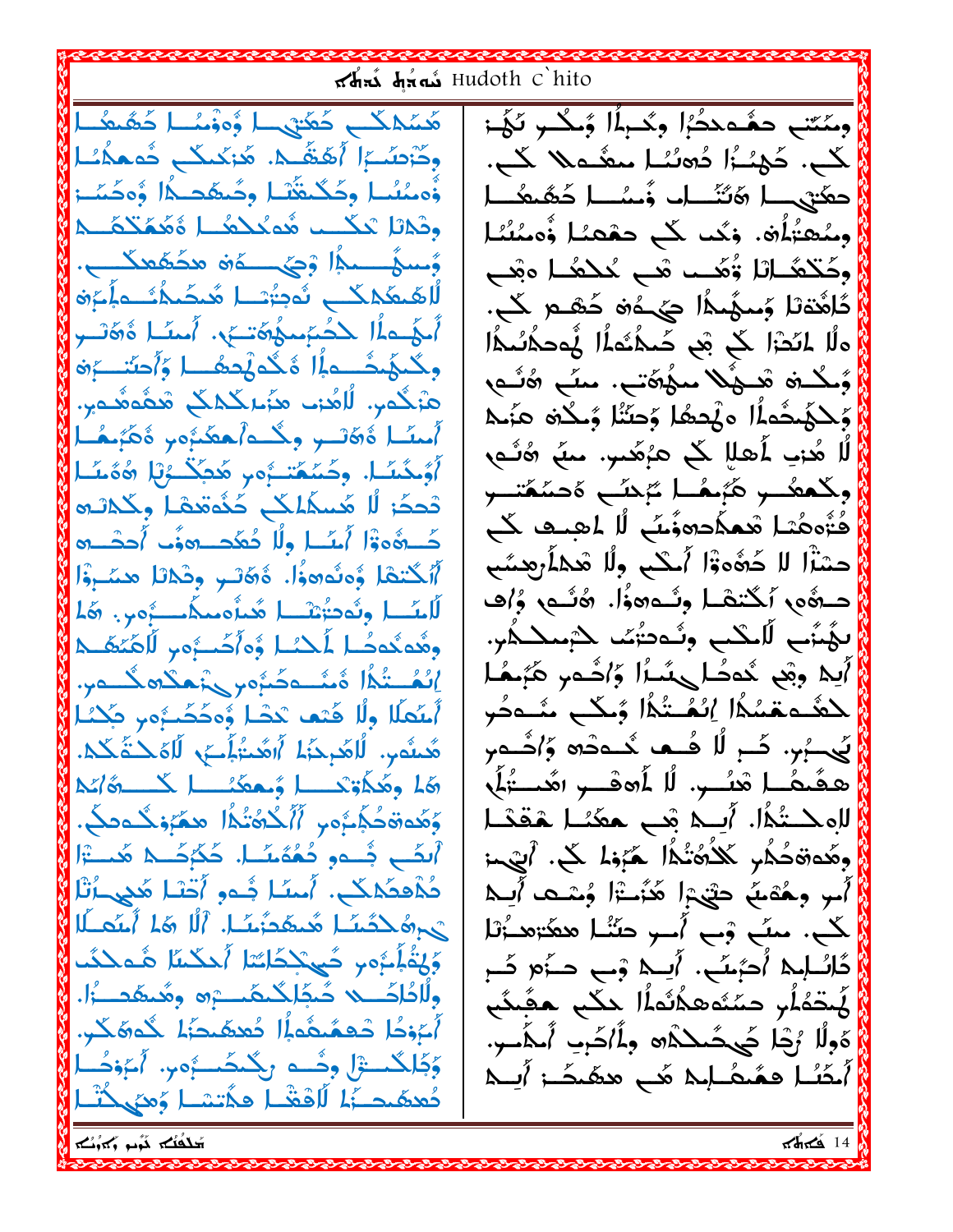Hudoth c'hito وَكَعْتَمْا لْامْدَةَ عَثْدًا. أَعْكَلًا وِكُورِ كَحَدْ اَلْحَرْنَا وَعَتَّمِكَ حَرِيكُنَّدِ. أَيْثَنُا وَبِ هُدِكْرُبُلْ وِدُهْسُكَـــزُمْ. ةَلْكُنذُرِلَمْــــرُهَ أُف لَكُمْفُحْسَماً! وفُمعُنَا مَيْ فُنُا. أَحَدَّ هِــدًا مِسْمِــرَ -. ةَلَّاهُمْمِتُولُ ـــرَهَ وكقِعْصًا لَا محمَّتهْسًا ضَـرٍ ضَرِكْتُصًـا ئُمُكَبِ. ةَكُمغُـــمكهُنَّةِ دُـــَّزَقَ. فُتُوهُمُا مِعَمِّمَى. ثَمِ حَثَيْلُهِ هَبُعِــهُا لَلَوْقَاهُكُمْ مَنْ أَهْبُسْكُمْ الْمُعْمَّرْهُمْ.. هَـٰالْأَوْٱلْ هسَّعَبُ مَ كَفَاتُمُّا وُكْنُهُ هُكْفَبٍ. هُج<sup>ْ</sup>لــرُنَّا كُهْسجَّــد. ةُخُـومسُنُــا وَاتَــْ إِلَٰا <mark>ا</mark> كَبِ لِلصَّـٰهِ لِكُهُلُهُ ۖ وَٰهُـٰـا هُلاَؤُـبِ كَــر تَسْبُوْا سُنُو فُعَلِيقَتٍ. ةَتَعْعَبُ أَهْلَ ِ الْجُوْدَعُدُونَ هَيِّتَ**هُ**دُا مِنصَّحَى مَ حِلِّةُا أَهْلَ ةَجُهْسِبُسَبِ لَلْكَهُنْ ۖ وَالْمَرْجُمْحُسِبُومِ هَبِّتْهَا هَٰيستُب، حَنفُتْ فَقْتَ لَهُتَهُمْ الْمُتَبَدَّ تْلْعِعْبْ. وِلْمِيكُفْ وُهِ هُمْ وَقَيْلُكُمْنَا هَّنَـصَّــ ءهُكَـــ صَّــ أُهْنَـــ أَهْلَ أَهَل ذَكَبَـْــ. \$/۞ أَ۞ا لَٰالۡأَحْسَا وُحَكَّـٰٰٓاً وقُـــا لحفتيء كرجحفا لمتسم فوصها سُنِهُ أَمَلُهُ مِنْ الْمُسْتَوْبِ وَهُمْكُمْ لَلْكَمَعْيَنِ سَنَزَا وَقَبِيَكَبِ مَعْقَصِّبِ. أَهْلَ أَهْلَ كَحَتَنُا هُدَوۡمَـُا بِ لِاحُـب وِضُـمكَى لَحُـزَهَىٰ اللَّهُـلِيَّا وَمُـُـا وِكْبِلًا وِبْعِي سُنْلُومُلْشُومِ لِيُبْبِ وِهُـتَابِ وِكْعُدْمَا لِمُتَدَيْدًا وَّهْأَهَا لِكَنْتَمَ وَّتَزَهْرِ لْتَيْمَ اهُدَوْسًى. مْدْهُلا وثُلِّي لِكْسَا مْعِي هَٰدِهِـكُمَا ٱلْا دُّاتَبُهْا وَكِتابٌ هَيْ هُمَّنَـا هُ وهُمُمُ لَكُمُ هُمْ أَوْاهَ إِكْسَامِهِ وَمُكْسَرِ هُزئال. هُنشُمر دُهْلاَهُمَا هُهْلاَقِيمَا |أَمْلُوحُنِّبُ }الله الْمَتْبَسُّلْ وهُنْسَالِ نَحْتِيْبِ أتتملل فشتث هبن واستل كالحركية هُٰزِيًا. هَبُر حُكْبٌ هَهَهُمَّيٌ مِ فَهُهَا أَحكَنتَه وتُعَظِّهُمْ شَمَّحَتِّب عَظَّفَقَطَ. هُٰزَٮ وَۡسَلَمَ حَتَّىٰٓءَۭۤا وَحِكْمَةُورٍ هُٰـٰهُمب أَيْـِهِ كَلِكُوكُمْ أَمِنُمْ وَلًا ثُووِكُمِكْسُوبِ فُسْلِدًا | تَمْضَىٰ كَنْكُلّْ كَقَفْتُ هُمْ أَسْكُنْ وَلَا ِيْكُمْتُمْ}ًا. وُمِثَيَّا شُسِيَرْجُلُوهِ هَكَيْشَا. مُرِكَىبِ كُبِ هَـٰدًا لِكَفَتَنِـٰهُ!!. وَمِنَبِ لَادَٰهُـــــٰٓ؞ٓا وخُــــــــەرِكُــمَـٰٓءُوم ۖ فُءدَوَّــَــَــا. كَسألمُهُم، تَـدْوَوْا. لِكُـفتَنُ كَوجُـْحُـب أَسْتَجْزَفَ أَسَبَ الْمَدَّبِثَ). مَكْمَنَاتِ لْعَشُوها هُجوُبٍ وَمِيَّ لَـٰهَأُوْءُاً. يَحْكُرُوْا لَـٰهَـٰٓرُنَا محكممُا. لَكَنْتُ رَبِّي اللَّهُ وَشَاتَا تُودِّرُتْنَا وِنُودِّتُہَا ۖ كَيْسَكَّكُمْ ۖ أُوْهُـاً. وَسَبِّ ۚ كَكَـٰٓ: لْكُبُرُهِ حَكِّمَرُومٍ ۖ لَوَٰذٍ ۚ وَأَسْلَأَ ٱوِهُنشُورٍ ۚ مِنْزَلًا ۖ هْنُـــوِ إِمدَّىـــعِ لَا مُرِكَعتَــعِ. لِلْمَعــــرُّنُلُّـــوُنُلُّـــوَنُـلُّـــوَنُـلُّـــوَنُ لًا ثَدوِكْتِمًا. ةَالْمَسْرُبُا وُجِّيتُكُلُّاه هَٰدَنَتْ. وَّلِمُوْهَاهُومِ أَهْدَٰا. وَسْلَعِ كَلَادُهُ إِسْتُرْنَا وَٱسْلَا ٱلْحُدْهَا سَنْزَنَا ٱوهُشُمْرِ خَلَقَكَمْ. | هِجُ: مْسُرِ كَــد كَـــ حــهُوْا مُدَّــُّ ابْد دەَبْاً أَبَّ دَّىْمَا وِلَّا هُيَى وَّەسْلَىْدُوم أَهْدًاكِما حَمَدًا لَا شَدْمَكَ مِمْنُدًا وَمِعْنُصِ وْكِيكْسًا. أَسَّكْ الْوَحْقَقْتَ: 16 لَا أَوَحْدُمَلًا. حبر شَهْلُوْيَ لَا يَكُلُّ فَيْ ا دُهْعِسْنُهُا. أَينَعِلًا وَدُسُمُبِيًّا ةَدُهِهُعِينَهِ. لاَ أَبِــِـمْ. دَــزِ مُنْهَمَتِ مَـهُدْـَدَ أَبِــِمْ. دَــزِ أَمنَه ألم ودُهُمعُمًا مَنْ دَهُما الْمُسْحِمَدِ كَنْكُمْ دُوْمٍ وَكَاوُنُكُمْ  $\pi$ dir $\leq$  15